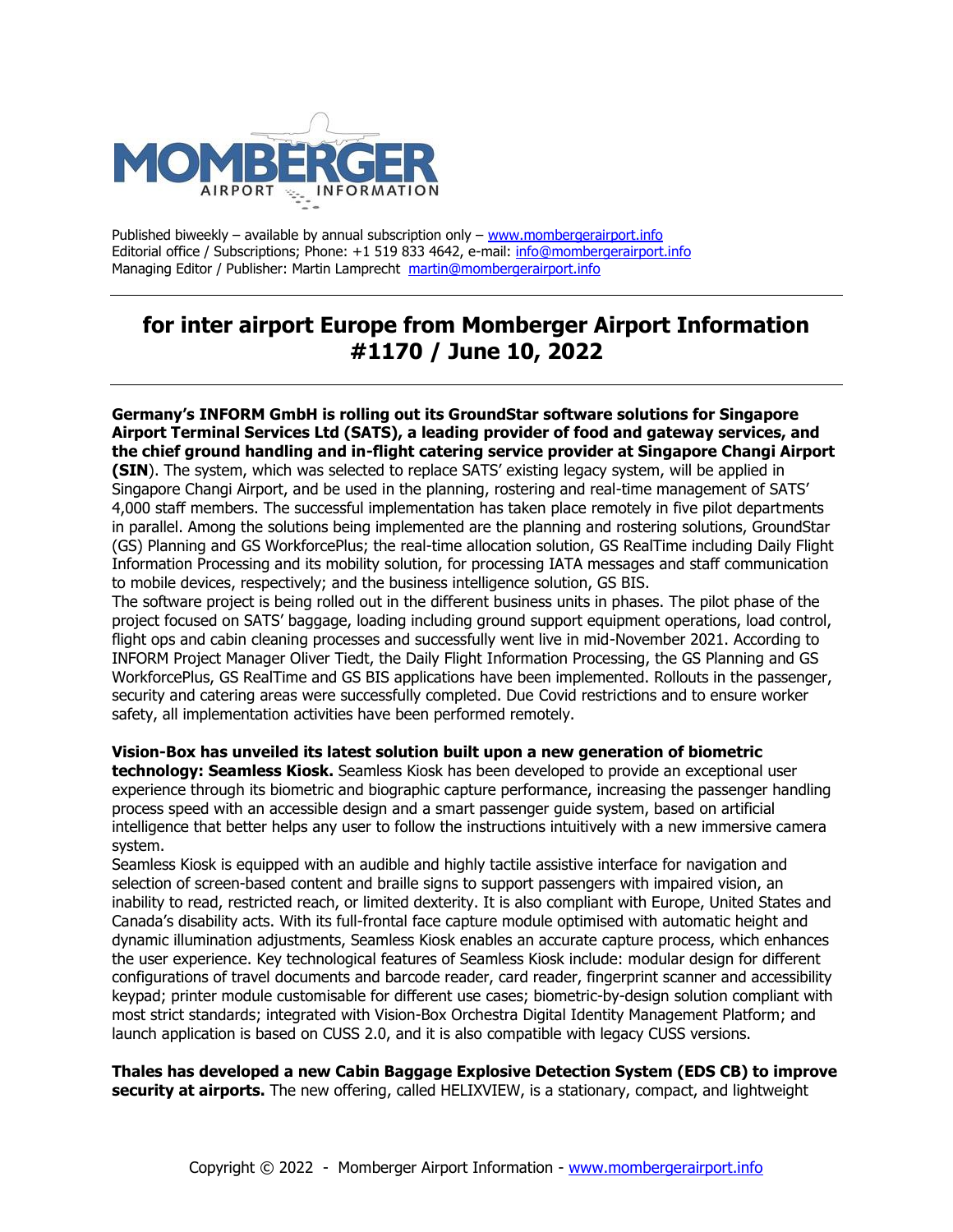EDS CB C3-compliant scanner that leverages X-ray nanotechnology-based electronic scanning along with 3D imaging reconstruction to detect prohibited items inside passenger luggage.

HELIXVIEW also uses artificial intelligence (AI) to interpret threats and notify operators with a threat/no threat assessment. The technology can identify explosives, knives and even parts of dismantled weapons placed in separate bags. According to the company, the deployment of this new technology will eliminate the need for passengers to remove belongings from luggage, facilitating security checks at airports. Additionally, HELIXVIEW's reduced size and weight will enable airport operators to optimise space usage. The new offering is expected to be certified by the end of 2023.

**Glidepath Limited (now trading as Alstef Group) has been selected to supply, install, and commission the new baggage handling system at Princess Juliana International Airport (SXM), the main airport on the Caribbean Island of Sint Maarten.** The project is part of a major national recovery and resilience programme managed by the World Bank to repair and rebuild the terminal following extensive damage caused to the airport by Hurricane Irma in 2017. The baggage handling system (BHS) replacement includes an outbound sortation system with 22 check-in locations, 12 self-serve bag drops, two in-line Standard 3 CT X-ray machines, a manual encode lane and automatic sortation to three makeup carousels controlled by Alstef Group's proprietary Bagsort Lite software. The new inbound system will comprise three new horizontal carousels with feed lines. The BHS project will be implemented in several phases, with completion set for June 2023.

**ADB SAFEGATE's latest A-VDGS product, Safedock FleX, introduces a new, flexible approach that gives users complete control over desired A-VDGS functionality to match their needs and budgets.** Safedock FleX is a network integrated A-VDGS that originates from the familiar Safedock X platform and uses the same infrared laser and 3D scanning technology that has helped ADB SAFEGATE become a market leader. The new A-VDGS are compatible with previous SafeControl Apron Management (SAM) software versions and offer integration capacities for real-time gate and apron management. Safedock FleX uses the 3D laser scan to capture and track incoming aircraft to ensure gate compatibility and safely guide pilots to the precise stop position, regardless of operating conditions or gate layout. Automated docking is possible thanks to network integration between Safedock FleX and SAM. A fullcolour LED display provides intuitive guidance to pilots and communicates critical RIDS/A-CDM messages to ground crew, and the system can be adapted to operate a second display to further improve turn awareness. Safedock A-VDGS are key to ADB SAFEGATE's Digital Apron offering that brings advanced technologies including automated aircraft docking, data analysis, artificial intelligence, and video surveillance to achieve efficient, safe and sustainable, all-weather airport operations.

**Japan-headquartered Soliton Systems is trialling a remote-controlled driverless baggage tractor in the restricted area of Chubu Centrair International Airport (NGO) with the cooperation of Japan Airlines (JAL) and Chubu Sky Support (CSS).** The towing tractor is an existing vehicle in operation by JAL that has been modified with a remote-control system developed by Soliton. The tele-driving centre set-up in Nagoya city will be responsible for the remote operation of this vehicle where CSS employees, who are qualified to drive at Chubu International Airport, will take responsibility for the remote driving. The communication between the vehicle and the remote centre uses the Smarttelecaster ™ Zao series of video transmission devices that will enable high stability, with ultra-low latency in video streaming and control communication.

The trial is viewed as an initiative aimed at improving the productivity of freight-towing vehicles in airport operations. The trial will demonstrate that a remote system equipped with functions such as obstacle detection warning, will allow airport stakeholders situated outside the airport to recognize and judge the driving conditions based on these trials and ensure that safety is never compromised. This would open up new opportunities for increased efficiency, especially in a world where there is a lot of pressure on airport operators post Covid.

**Swiss global security group Dormakaba has signed a 10-year agreement with Norway's Avinor Group for the sale and maintenance of 450 Argus Air eGate solutions, making the**